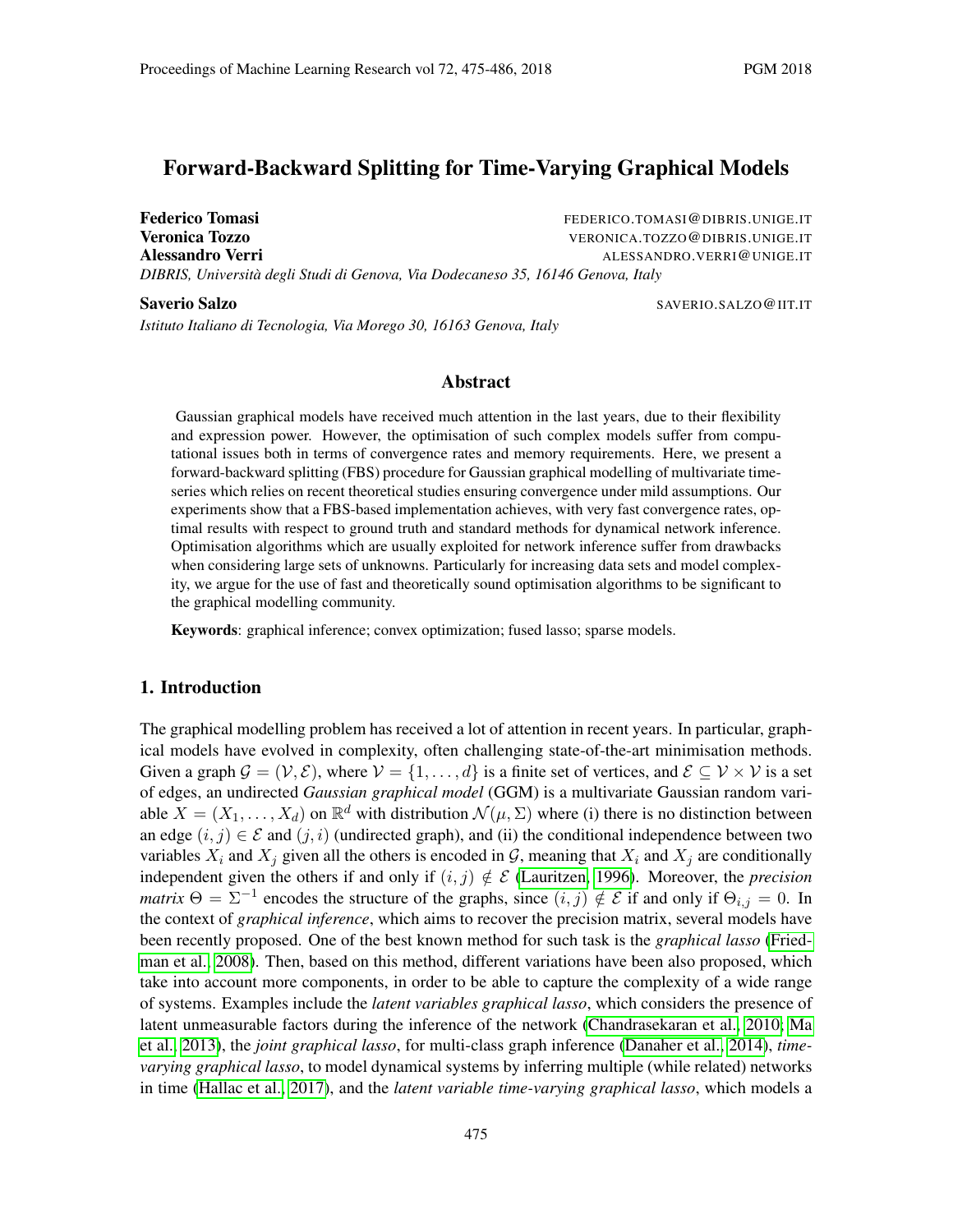dynamical system while taking into account latent factors that may change during the evolution of the system [\(Tomasi et al., 2018\)](#page-11-6).

Such models, while powerful for real and complex systems, introduce non-trivial challenges from the computational point of view. In this context, a popular optimisation algorithm is the *alternating direction method of multipliers* (ADMM), which can cope with complex graphical lasso-based models [\(Boyd et al., 2010\)](#page-11-7). ADMM partitions the problem into multiple (easier) sub-problems, so that the solution of the global problem is found as the consensus among the solutions of the smaller sub-problems. While offering a great flexibility for optimising even very complex models, a drawback of ADMM is the need of variable duplication, before finding a consensus. This may lead to a slow convergence rate and to a high computational cost (both in terms of computing resources and memory requirements). On the other hand, other options make assumptions that are not satisfied in the setting of graphical models.

Contribution In this paper, we propose a new algorithm for graphical modelling of multivariate time-series, based on the forward-backward splitting (FBS) method. We rely on recent advances on such method which introduces suitable line searches for the parameters of the algorithm and relax the assumptions, so to include the type of problems we are interested in, while maintaining strong theoretical convergence guarantees [\(Salzo, 2017\)](#page-11-8). In particular, we focus on time-varying graphical lasso (TGL), which aims to infer a network among variables that can change during the time through specific evolutionary patterns. We cover two types of temporal transitions [\(Hallac et al., 2017\)](#page-11-5): (i) a possibly discontinuous behaviour with few time changes in the links, by using a total variation penalty term; (ii) a smooth transition, adopting a square norm penalty term. We validate the performance of our algorithm by comparing it against the ground truth and the state-of-the-art method in this context, that is, ADMM. Our results show that our FBS-based methods are significantly faster than ADMM. Also, since FBS algorithms do not require variable duplication, the spatial complexity is lower than ADMM. This is a fundamental feature for the analysis of large networks. We emphasise the need of investigating alternative optimisation methods for such complex problems, which can deal with the increasing dimensionality of the data sets. Our work is an attempt in this direction, showing FBS-based graphical models to be a effective alternative.

Outline The rest of the paper is organised as follows. Section [2](#page-1-0) recalls time-varying graphical lasso models and FBS minimisation algorithms. Our main contribution is detailed in Section [3.1,](#page-4-0) where we provide two alternatives FBS algorithms with line searches for two types of time-varying graphical lasso models. We extensively validated our FBS-based methods under synthetic experiments in Section [4.](#page-7-0) Finally, we conclude in Section [5](#page-10-0) with a discussion on the results and future research directions.

## <span id="page-1-0"></span>2. Background

In this section we recall time-varying graphical lasso (TGL) models and recent advances on the forward-backward splitting (FBS) algorithm for the minimisation of composite convex and possibly nonsmooth objective functions.

In what follows, we denote by H a generic Euclidean space, and by  $\langle \cdot, \cdot \rangle$  its scalar product. For every square symmetric matrix  $A \in \mathbb{R}^{d \times d}$ ,  $A \succ 0$  means that A is positive definite, and the space of such matrices is denoted by  $\mathbb{S}^d_{++}$ .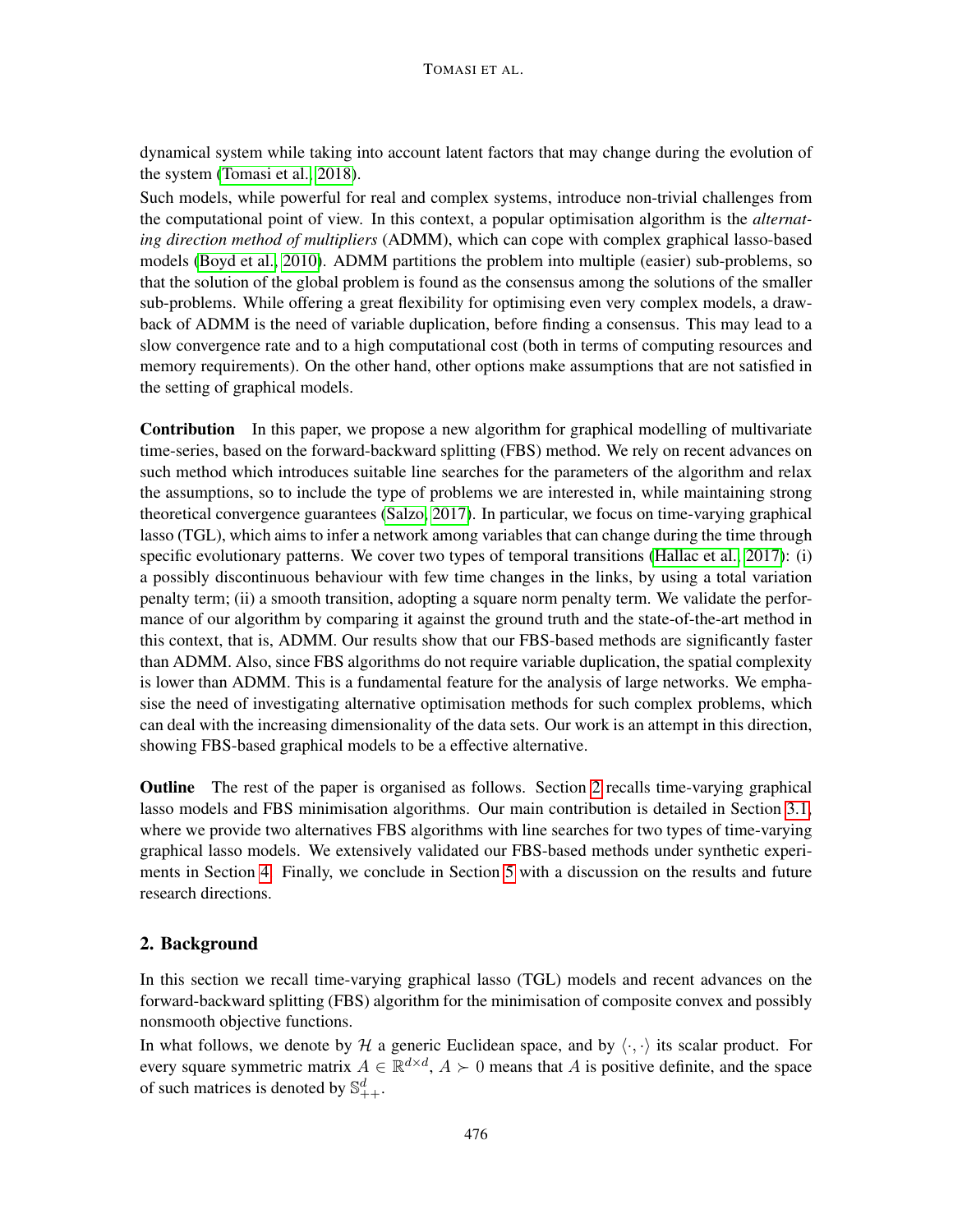#### <span id="page-2-2"></span>2.1 Time-Varying Graphical Lasso

Consider a series of observations  $(x^{i}(t))_{1 \leq i \leq n_{t}}$ ,  $x^{i}(t) \in \mathbb{R}^{d}$ ,  $t = 1, ..., T$ , each one drawn from a multivariate Gaussian distribution  $\mathcal{N}(\mathbf{0}, \Sigma(t))$ . Network inference aims at recovering at each time t the interaction structure  $\Theta_t = \Sigma(t)^{-1}$  of the d variables, starting from  $n_t$  observations  $\{\boldsymbol{x}^1(t), \ldots, \boldsymbol{x}^{n_t}(t)\}\$  [\(Hallac et al., 2017\)](#page-11-5). The goal is to find a set of precision matrices  $\Theta_t \in \mathbb{S}_{++}^d$ ,  $t = 1, \ldots, T$ , that represents the dynamical network at different time points t. Then, the timevarying graphical lasso (TGL) problem is defined as follows:

<span id="page-2-0"></span>minimize
$$
\sum_{\Theta_t \in \mathbb{S}_{++}^d}^T - n_t \ell(S_t, \Theta_t) + \alpha \|\Theta_t\|_{\text{od},1} + \beta \sum_{t=1}^{T-1} \psi(\Theta_{t+1} - \Theta_t),
$$
 (1)

where

- $S_t = (1/n_t) \sum_{i=1}^{n_t} x^i(t) \otimes x^i(t)$  is the empirical covariance matrix at time t;
- $\ell(S_t, \Theta_t) = \log \det(\Theta_t) \text{tr}(S_t \Theta_t)$  is the Gaussian log-likelihood (up to a constant and scaling factor), where  $\Theta_t$  is positive definite;
- $\|\cdot\|_{od,1}$  is the off-diagonal  $\ell_1$ -norm, which promotes sparsity in the precision matrix (excluding the diagonal);
- $\psi$  encodes prior information on the qualitative time behaviour of the network.

Different choices of  $\psi$  reflect different evolutionary patterns of the interactions of variables in play and in [\(Hallac et al., 2017\)](#page-11-5) several options are considered. Among these, here we focus on the  $\ell_1$ norm, which gives rise to a total variation penalty term, that is,  $\psi(\Theta_{t+1}-\Theta_t) = \|\Theta_{t+1}-\Theta_t\|_1 =$  $\sum_{i,j=1}^d |\theta_{t+1,i,j} - \theta_{t,i,j}|$  and the square of the  $\ell_2$  norm, meaning that  $\psi(\Theta_{t+1} - \Theta_t) = ||\Theta_{t+1} - \Theta_t||$  $\Theta_t\|_2^2 = \sum_{i,j=1}^d |\theta_{t+1,i,j} - \theta_{t,i,j}|^2$ . The first choice is suitable when one expects few edges to change between subsequent time points, whereas the second is appropriate when the dynamic smoothly varies over time. A solution to problem [\(1\)](#page-2-0) has been proposed via ADMM in [\(Hallac et al., 2017\)](#page-11-5). We stress that while favouring a relatively easy implementation for this model, ADMM requires a duplication of variables which may not always be feasible in practice, due to computational constraints, particularly for high-dimensional data.

#### 2.2 Forward-Backward Splitting with Mild Differentiability Assumptions

Forward-backward splitting (FBS) [\(Combettes and Wajs, 2005\)](#page-11-9) is an algorithm for the optimisation of objective functions of the following form:

<span id="page-2-1"></span>
$$
\underset{x \in \mathcal{H}}{\text{minimize}} f(x) + g(x),\tag{2}
$$

where  $H$  is an Euclidean space, f is convex and smooth, while g is convex and possibly non-smooth. The form [\(2\)](#page-2-1) covers our objective problem [\(1\)](#page-2-0), where depending on the different choices of  $\psi$ , the smooth part  $f$  may include the negative Gaussian log-likelihood only, or the last term too. The idea behind the method is to make a descent step of size  $\gamma$  towards the direction of gradient of the smooth part f (the *forward* step), then to project the point back via the proximity operator of g (the *backward* step), and finally to perform a relaxation step of size  $\lambda \in [0, 1]$ . Such algorithm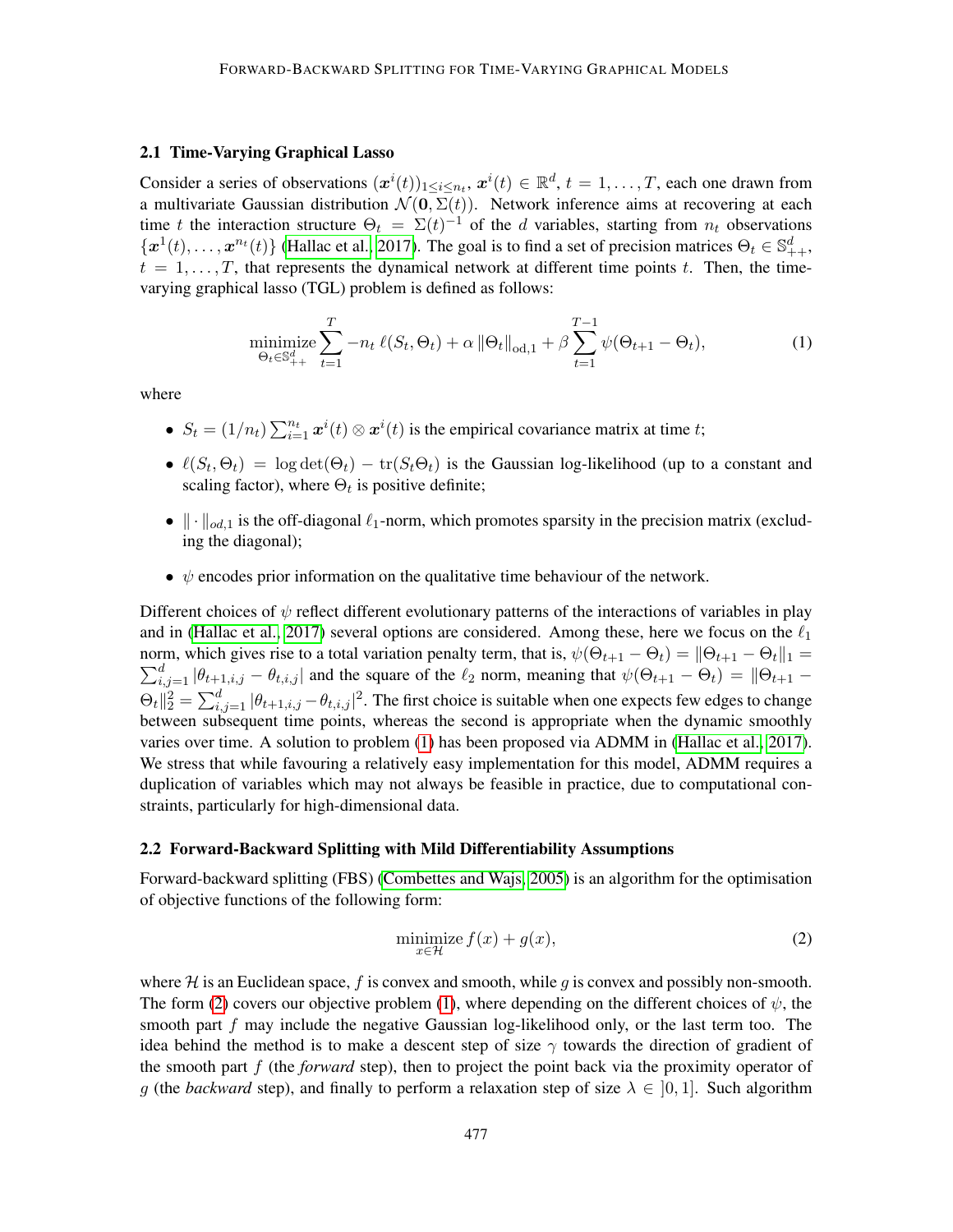Algorithm 1: Forward-Backward splitting with Line Search (FBS-LS).

for  $k = 1, \ldots$  do choose  $\gamma_k \in \mathbb{R}_{++}$  $\hat{x}^k = x^k - \gamma_k \nabla f(x^k);$  $y^k = \text{prox}_{\gamma_k g}(\hat{x}^k) = \text{argmin}$  $\min_{x} \gamma_k g(x) + \frac{1}{2} \|x - \hat{x}^k\|^2;$ choose  $\lambda_k \in ]0,1]$ ;  $x^{k+1} = x^k + \lambda_k (y^k - x^k);$ 

<span id="page-3-0"></span>has strong theoretical guarantees [\(Combettes and Wajs, 2005;](#page-11-9) [Beck and Teboulle, 2009\)](#page-11-10). However, these results require the smooth part  $f$  to have a Lipschitz continuous gradient on the whole space  $H$ . This is not our case, unfortunately, since the negative Gaussian log-likelihood is defined on the open convex cone  $\mathbb{S}_{++}^d \subset \mathbb{R}^{d \times d}$  and its gradient is not Lipschitz continuous. Only recently, global convergence guarantees along with rates of convergence in function values were extended to a wider class of functions [\(Salzo, 2017\)](#page-11-8) that indeed covers our objective problem [\(1\)](#page-2-0). Such guarantees rely on suitable line-search backtracking procedures that adaptively select the stepsize  $\gamma$  and/or the relaxation parameter  $\lambda$ , keeping the iterations inside the domain  $\mathbb{S}^d_{++}$ . Algorithm [1](#page-3-0) presents a generic form of FBS. We adopt two alternative line-search strategies that are studied in [\(Salzo, 2017\)](#page-11-8). In the first method the line search is only on the parameter  $\gamma_k$ , whereas the second method performs a line search on both  $\gamma_k$  and  $\lambda_k$ . For the sake of compactness we set

$$
J(x, \gamma, \lambda) = x + \lambda (\operatorname{prox}_{g}(x - \gamma \nabla f(x)) - x),
$$

so that  $x^{k+1} = J(x^k, \gamma_k, \lambda_k)$ .

**LS**( $\gamma$ ). Set  $\lambda_k \equiv 1$  and let  $\delta, \epsilon \in [0, 1], \overline{\gamma} \in [0, 1]$ . Then  $\gamma_k = \overline{\gamma} \epsilon^i$  where i is the smallest integer so that

$$
f(J(x^k, \gamma_k, 1)) - f(x^k) \le \langle y^k - x^k, \nabla f(x^k) \rangle + \frac{\delta}{\gamma_k} \|y^k - x^k\|^2.
$$

**LS**( $\gamma$ ,  $\lambda$ ). Let  $\delta$ ,  $\epsilon \in [0,1], \overline{\gamma}$ ,  $\overline{\lambda} \in [0,1]$ . Then  $\gamma_k = \overline{\gamma} \epsilon^i$  and i is the smallest integer so that  $y^k = \text{prox}_{\gamma_k g}(x^k - \gamma_k \nabla f(x^k)) \in \mathbb{S}^d_{++}$  and  $\lambda_k = \bar{\lambda} \epsilon^j$  where j is the smallest integer so that

$$
f(J(x^k, \gamma_k, \lambda_k)) - f(x^k) \leq \lambda_k \left( \langle y^k - x^k, \nabla f(x^k) \rangle + \frac{\delta}{\gamma_k} \| y^k - x^k \|^2 \right).
$$

In [\(Salzo, 2017\)](#page-11-8) it is proved that Algorithm [1](#page-3-0) with any of the above line searches gives a sequence  $(x^{k})_{k\in\mathbb{N}}$  converging to a minimiser of  $f+g$  and such that  $(f+g)(x^{k}) - \min_{x}(f+g)(x) = o(1/k)$ .

## 3. Time-varying Network Inference via Forward-Backward Splitting

In this section, we formally present two problems of time-varying network inference under smooth and bounded variation temporal transitions. Then, we present our main contribution, which consists in two procedures, based on the forward-backward splitting algorithm, that are ensured to converge to a solution of the above problems.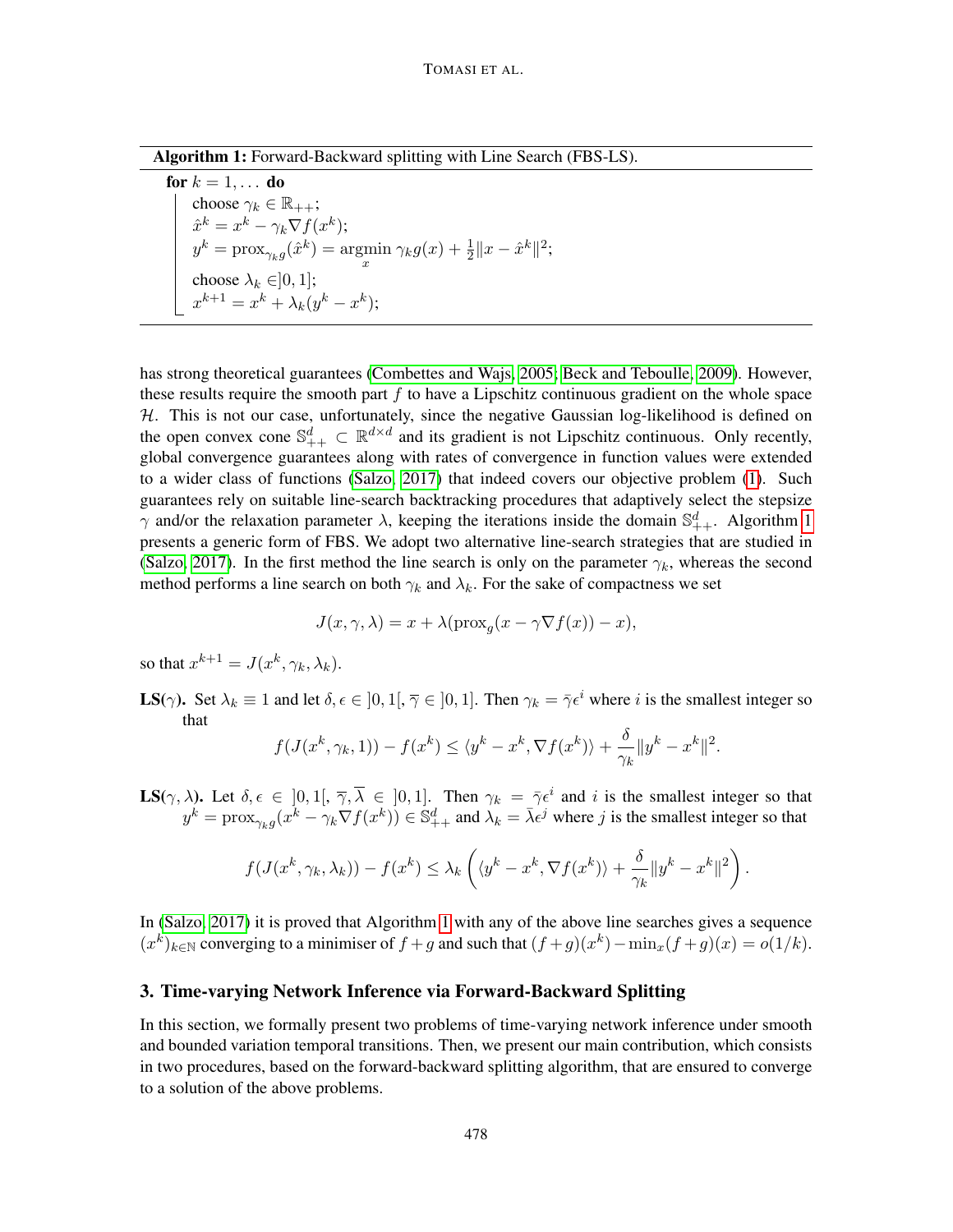### <span id="page-4-0"></span>3.1 Problem Formulation

We consider the following two time-varying graphical lasso models:

<span id="page-4-1"></span>
$$
\underset{\Theta_t \in \mathbb{S}_{++}^d}{\text{minimize}} \sum_{t=1}^T -n_t \,\ell(S_t, \Theta_t) + \alpha \left\| \Theta_t \right\|_{\text{od},1} + \beta \sum_{t=1}^{T-1} \left\| \Theta_{t+1} - \Theta_t \right\|_1, \tag{TGL-1}
$$

and

$$
\underset{\Theta_t \in \mathbb{S}_{++}^d}{\text{minimize}} \sum_{t=1}^T -n_t \,\ell(S_t, \Theta_t) + \alpha \left\| \Theta_t \right\|_{\text{od},1} + \beta \sum_{t=1}^{T-1} \left\| \Theta_{t+1} - \Theta_t \right\|_2^2, \tag{TGL-22}
$$

where  $S_t$  is the empirical covariance matrix, defined as in Section [2.1.](#page-2-2)

In order to put the above minimisation problems in the form [\(2\)](#page-2-1), we set  $\mathcal{H} = (\mathbb{R}^{d \times d})^T$ ,  $\Theta =$  $(\Theta_t)_{1 \le t \le T}$ , with  $\Theta_t = (\theta_{t,i,j})_{1 \le i,j \le d} \in \mathbb{R}^{d \times d}$  being the precision matrix at time t, and f and g as follows:

**Case (TGL-** $\ell_1$ ).  $f(\Theta) = \sum_{t=1}^T -n_t \ell(S_t, \Theta_t)$  and

$$
g(\Theta) = \alpha \sum_{t=1}^{T} ||\Theta_t||_{\text{od},1} + \beta \sum_{t=1}^{T} ||\Theta_{t+1} - \Theta_t||_1
$$
  
=  $\alpha \sum_{\substack{i,j=1 \ i \neq j}}^{d} \sum_{t=1}^{T} |\theta_{t,i,j}| + \beta \sum_{i,j=1}^{d} \sum_{t=1}^{T} |\theta_{t+1,i,j} - \theta_{t,i,j}|$   
=  $\sum_{i,j=1}^{d} [(1 - \delta_{i,j}) \alpha ||\theta_{\cdot,i,j}||_1 + \beta TV(\theta_{\cdot,i,j})],$ 

where  $\delta_{i,j}$  is the Kronecker symbol and  $TV(\cdot)$  is the 1D total variation on  $\mathbb{R}^T$ .

Case (TGL-
$$
\ell_2^2
$$
).  $f(\Theta) = \sum_{t=1}^T -n_t \ell(S_t, \Theta_t) + \beta \sum_{t=1}^{T-1} ||\Theta_{t+1} - \Theta_t||_2^2$  and  

$$
g(\Theta) = \alpha \sum_{t=1}^T ||\Theta_t||_{\text{od},1} = \sum_{i,j=1}^d (1 - \delta_{i,j}) \alpha ||\theta_{\cdot,i,j}||_1.
$$

We note that in both cases the function  $q$  is convex and separable, meaning that

$$
g(\mathbf{\Theta}) = \sum_{i,j=1}^d g_{i,j}(\boldsymbol{\theta}_{i,j}), \quad \boldsymbol{\theta}_{i,j} = (\theta_{t,i,j})_{1 \leq t \leq T},
$$

where, for every  $(i, j) \in \{1, \ldots, d\}^2$ ,

$$
g_{i,j} \colon \mathbb{R}^T \to \mathbb{R}, \quad g_{i,j}(\boldsymbol{\theta}) = \begin{cases} (1 - \delta_{i,j}) \alpha \left\| \boldsymbol{\theta} \right\|_1 + \beta T V(\boldsymbol{\theta}) & \text{in the case (TGL- $\ell_1$ ),} \\ (1 - \delta_{i,j}) \alpha \left\| \boldsymbol{\theta} \right\|_1 & \text{in the case (TGL- $\ell_2^2$ ).} \end{cases}
$$

Therefore, the proximity operator of  $g$  can be computed component-wise [\(Combettes and Wajs,](#page-11-9) [2005\)](#page-11-9). Moreover, in the case (TGL- $\ell_1$ ) the components of g consist in a 1D total variation penalty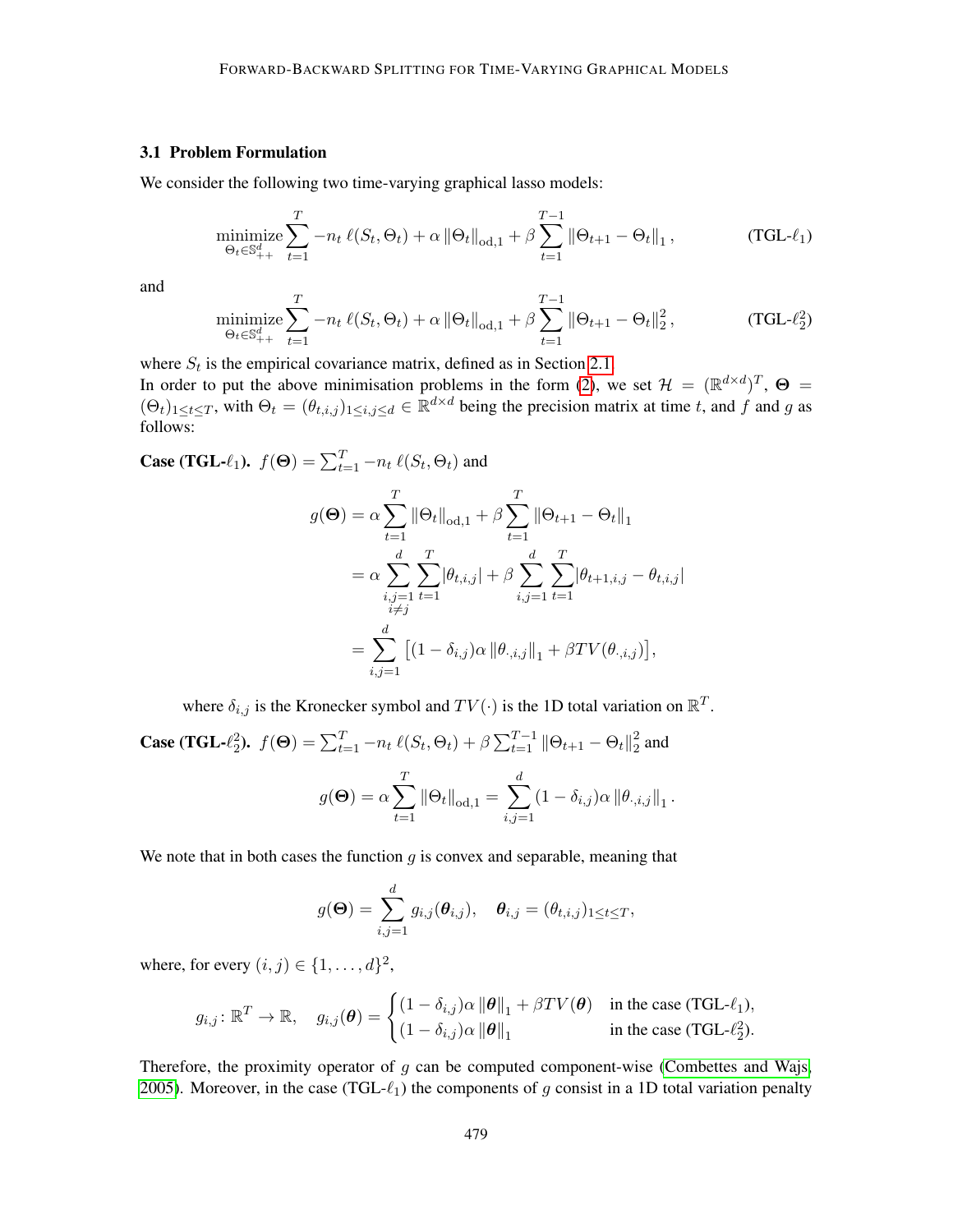#### TOMASI ET AL.

if  $i = j$  and in a fused lasso penalty otherwise. We stress that it is possible to exactly compute the proximity operator of such penalties by mean of a finite termination procedure [\(Condat, 2013\)](#page-11-11). On the other hand, in the case (TGL- $\ell_2^2$ ), the proximity operator of  $g_{i,j}$  reduces to a soft-thresholding operation [\(Combettes and Wajs, 2005\)](#page-11-9). Finally, we remark that in each of the above cases the function f is defined on the open convex cone  $\mathbb{S}_{++}^d$ , it is convex, and its gradient is

$$
\nabla f(\Theta) = \begin{cases} \begin{pmatrix} n_1(S_1 - \Theta_1^{-1}) \\ n_1(S_2 - \Theta_2^{-1}) \\ \dots \\ n_T(S_T - \Theta_T^{-1}) \end{pmatrix} & \text{in the case (TGL- $\ell_1$ )} \\ \begin{pmatrix} n_1(S_1 - \Theta_1^{-1}) \\ n_1(S_2 - \Theta_2^{-1}) \\ \dots \\ n_T(S_T - \Theta_T^{-1}) \end{pmatrix} + 2\beta \begin{pmatrix} \Theta_1 - \Theta_2 \\ 2\Theta_2 - \Theta_1 - \Theta_3 \\ \dots \\ \Theta_T - \Theta_{T-1} \end{pmatrix} & \text{in the case (TGL- $\ell_2$ ).} \end{cases}
$$

This shows that  $\nabla f$  is (only) locally Lipschitz continuous on  $\mathbb{S}^d_{++}$ .

#### 3.2 Algorithm

We now give two instances of Algorithm [1](#page-3-0) which correspond to two types of line-search procedures and can be applied to both problems (TGL- $\ell_1$ ) and (TGL- $\ell_2^2$ ). Algorithm [2](#page-6-0) implements a line-search on the step-size  $\gamma$  only, whereas Algorithm [3](#page-6-1) performs a line-search on the relaxation parameter  $\lambda$ and an additional backtracking procedure on the step-size  $\gamma$  in order to keep the sequence of the iterates feasible. The operations  $prox_{\gamma g_{i,j}}$  and  $\nabla f$  are those described in Section [3.1.](#page-4-0)

We note that, since f and g are convex and  $\nabla f$  is locally Lipschitz continuous on  $\mathbb{S}_{++}^d$ , it follows from [\(Salzo, 2017\)](#page-11-8) that Algorithms [2](#page-6-0) and [3](#page-6-1) are ensured to converge with a rate  $o(1/k)$ . We stress that both the proposed algorithms are equivalent in terms of convergence properties and computational cost. However, in practice, they may behave differently depending on the applications, as shown in Section [4.](#page-7-0)

**Stopping Criterion.** Since  $\bm{Y}^k = \text{prox}_{\gamma_k g}(\hat{\bm{\Theta}}^k)$ , it follows that  $(\hat{\bm{\Theta}}^k - \bm{Y}^k)/\gamma_k \in \partial g(\bm{Y}^k)$ , where  $\partial g$  is the subdifferential of g. Our stopping criterion is based on the following residual

$$
\boldsymbol{R}^{k} = \nabla f(\boldsymbol{Y}^{k}) + \frac{\hat{\boldsymbol{\Theta}}^{k} - \boldsymbol{Y}^{k}}{\gamma_{k}},
$$
\n(4)

which belongs to  $\partial (f+g)(Y^k)$  and, in view of the expression of  $\hat{\Theta}$  in Algorithm [2](#page-6-0) and [3,](#page-6-1) can also be written as

$$
\boldsymbol{R}^{k} = \nabla f(\boldsymbol{Y}^{k}) - \nabla f(\boldsymbol{\Theta}^{k}) + \frac{\boldsymbol{\Theta}^{k} - \boldsymbol{Y}^{k}}{\gamma_{k}}.
$$
 (5)

Since  $Y^k - \Theta^k \to 0$  as  $k \to +\infty$  [\(Salzo, 2017\)](#page-11-8) and  $\nabla f$  is locally Lipschitz continuous, it follows that  $(\mathbf{R}^k)_{k\in\mathbb{N}}$  is a sequence of subgradients of  $f+g$  (each one at the point  $\mathbf{Y}^k$ ), that converges to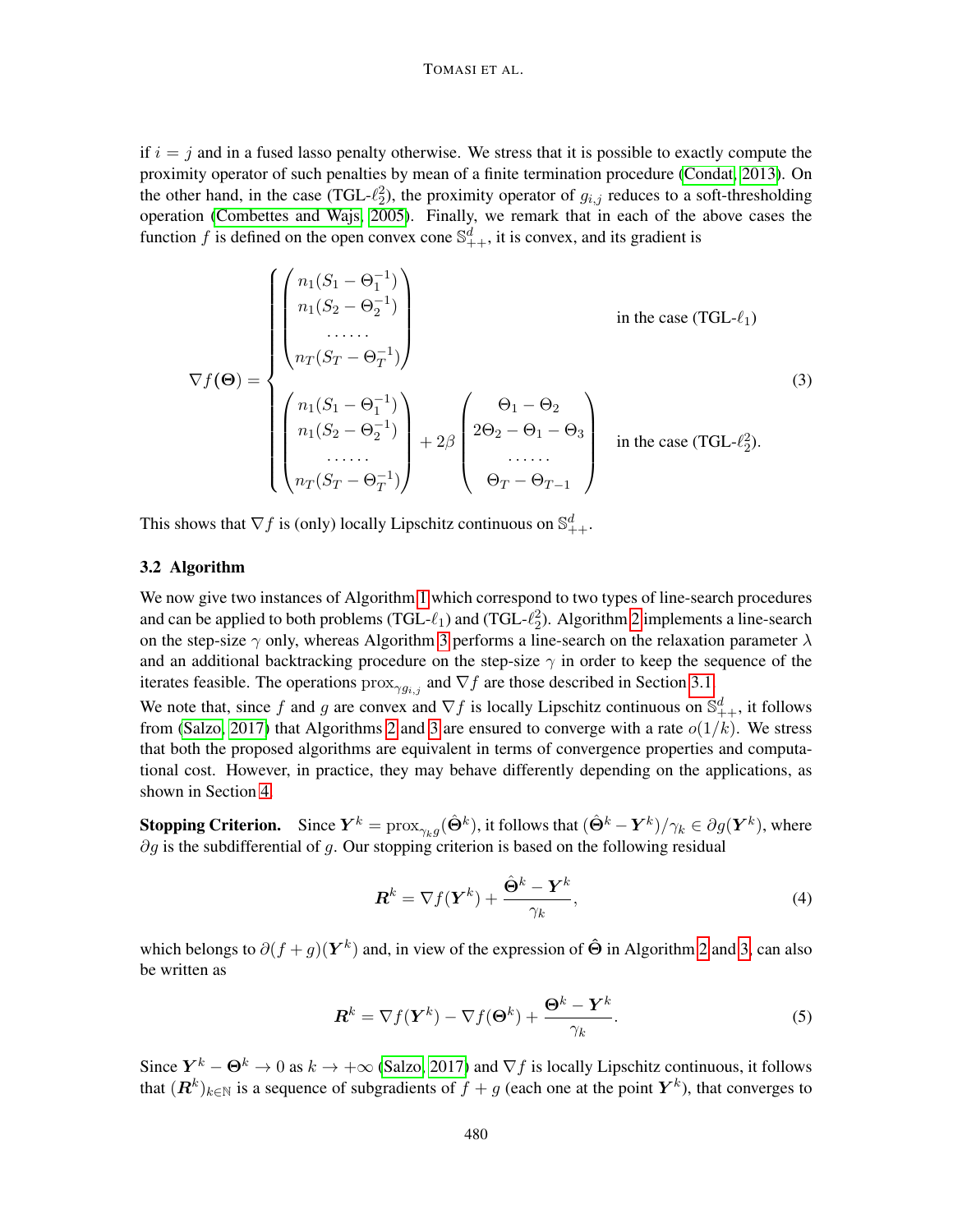

choose  $\epsilon \in [0, 1[, \bar{\gamma} > 0, \text{ and } \delta \in [0, 1];$ choose  $\Theta^0$  and set  $\gamma_{-1} = \bar{\gamma} \epsilon$ ; for  $k = 0, 1, \ldots$  *(until convergence)* do initialise  $\gamma = \gamma_{k-1}/\epsilon$ ; do  $\gamma \leftarrow \gamma \epsilon$ ;  $\hat{\mathbf{\Theta}}^{k} = \mathbf{\Theta}^{k} - \gamma \nabla f(\mathbf{\Theta}^{k}) = (\hat{\boldsymbol{\theta}}^{k}_{ij})_{1 \leq i,j \leq d};$ for *each interaction* ij do  $\bm{y}_{i,j}^k = \text{prox}_{\gamma g_{i,j}}(\hat{\bm{\theta}}_{ij}^k);$  $\boldsymbol{Y}^{k} = (\boldsymbol{y}^{k}_{i,j})_{1\leq i,j,\leq d};$  $\zeta_k = \langle \boldsymbol{Y}^k - \boldsymbol{\Theta}^k, \nabla f(\boldsymbol{\Theta}^k) \rangle + (\delta/\gamma) \left\| \boldsymbol{Y}^k - \boldsymbol{\Theta}^k \right\|_2^2$ 2  $\frac{2}{2}$ ; while  $Y_1^k \neq 0$  *or*  $Y_2^k \neq 0, \cdots,$  *or*  $Y_T^k \neq 0$  *or*  $f(Y^k) - f(\mathbf{\Theta}^k) > \zeta_k$ ;  $\gamma_k = \gamma;$  $\mathbf{\Theta}^{k+1} = \boldsymbol{Y}^k;$ 

```
Algorithm 3: FBS-LS(\gamma, \lambda) for time-varying network inference.
choose \epsilon \in [0, 1], \bar{\gamma} > 0, \bar{\lambda} \in [0, 1], and \delta \in [0, 1];
 choose \Theta^0 and set \gamma_{-1} = \bar{\gamma} \epsilon, \lambda_0 = \bar{\lambda};
for k = 0, 1, \ldots (until convergence) do
        initialise \gamma = \gamma_{k-1}/\epsilon and \lambda = \lambda_{k-1}/\epsilon;
         do
                  \gamma \leftarrow \gamma \epsilon;
                  \hat{\mathbf{\Theta}}^{k} = \mathbf{\Theta}^{k} - \gamma \nabla f(\mathbf{\Theta}^{k}) = (\hat{\boldsymbol{\theta}}^{k}_{ij})_{1 \leq i,j \leq d};for each interaction ij do
                          \bm{y}_{i,j}^k = \text{prox}_{\gamma g_{i,j}}(\hat{\bm{\theta}}_{ij}^k);\boldsymbol{Y}^k = (\boldsymbol{y}^k_{i,j})_{1\leq i,j,\leq d} = (Y^k_1,\ldots,Y^k_T);while Y_1^k \neq 0 or Y_2^k \neq 0, \cdots, or Y_T^k \neq 0;
         do
                  \lambda \leftarrow \lambda \epsilon ;
                  \mathbf{\Theta}^{k+1} = \mathbf{\Theta}^{k} + \lambda (\boldsymbol{Y}^{k} - \mathbf{\Theta}^{k});\zeta_k = \langle \boldsymbol{Y}^k - \boldsymbol{\Theta}^k, \nabla f(\boldsymbol{\Theta}^k) \rangle + (\delta/\gamma) \left\| \boldsymbol{Y}^k - \boldsymbol{\Theta}^k \right\|_22
                                                                                                                                \frac{2}{2} ;
         while f(\mathbf{\Theta}^{k+1}) - f(\mathbf{\Theta}^{k}) > \lambda \zeta_k;\gamma_k = \gamma;
```
<span id="page-6-1"></span>zero. A scale invariant stopping criterion can be obtained by adopting the condition  $r_r^k < \epsilon_{\text{abs}}$  or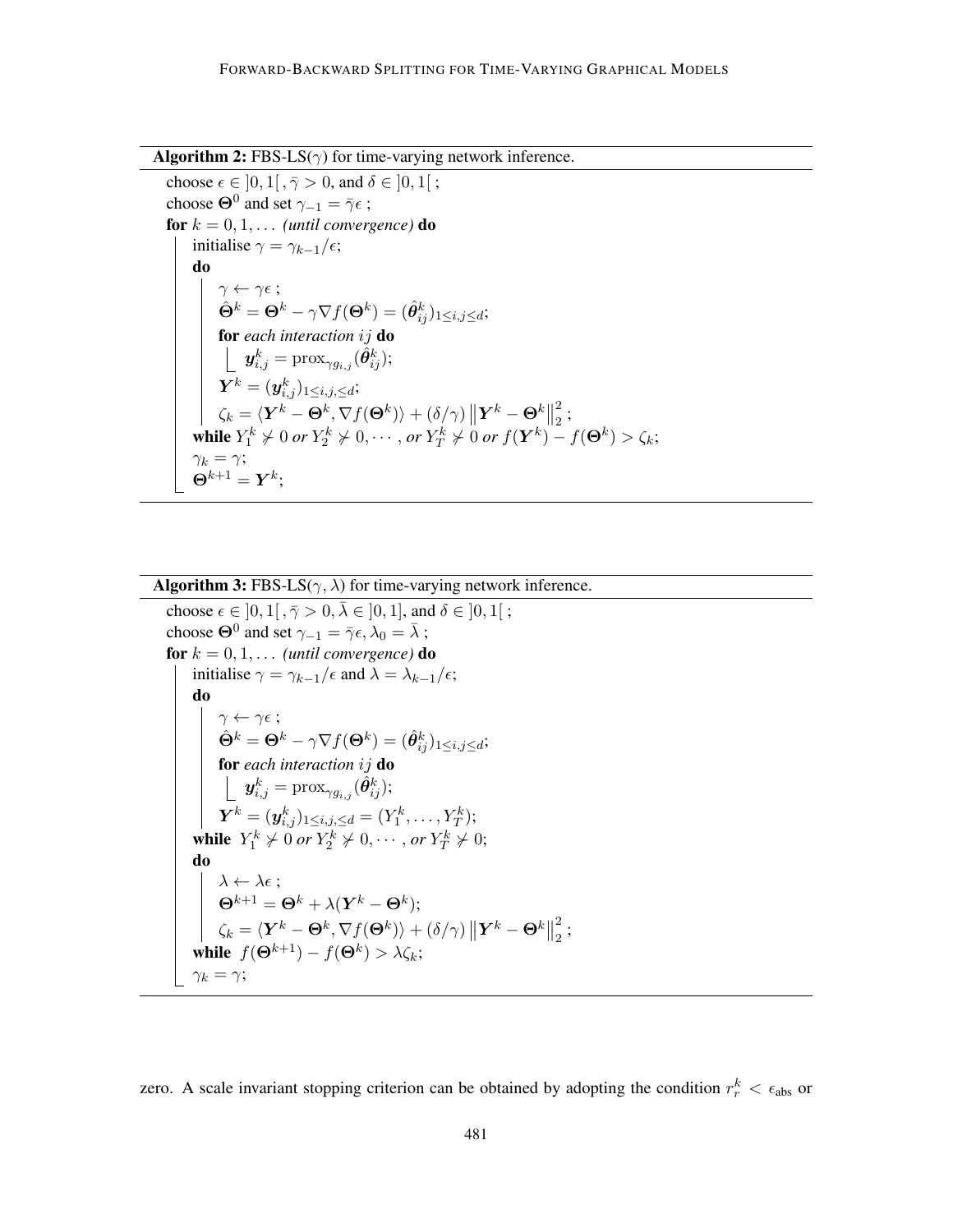$r_n^k < \epsilon_{\text{abs}}$ , where

$$
r_r^k = \frac{\|\mathbf{R}^k\|_2}{\max\left\{\|\nabla f(\mathbf{Y}^k)\|_2, \left\|\frac{\hat{\mathbf{\Theta}}^k - \mathbf{Y}^k}{\gamma^k}\right\|_2\right\} + \epsilon_r} \quad \text{and} \quad r_n^k = \frac{\|\mathbf{R}^k\|_2}{\|\mathbf{R}^1\|_2 + \epsilon_n}
$$

,

are the *relative* and *normalised* residuals respectively,  $\epsilon_{\text{abs}}$  is an absolute tolerance parameter, and  $\epsilon_r$  and  $\epsilon_n$  are small constants to prevent the denominator from being zero [\(Goldstein et al., 2014\)](#page-11-12).

#### 3.3 Complexity

In Algorithms [2](#page-6-0) and [3](#page-6-1) the most expensive step lies in the inversion of  $T$  matrices, required by the gradient of  $f$  (Equation [\(3\)](#page-4-1)). The complexity per iteration is equivalent to that of the ADMM proposed by [Hallac et al.](#page-11-5) [\(2017\)](#page-11-5). Indeed, the optimisation of TGL with ADMM requires an eigenvalue decomposition at each iteration. Hence, both minimisation methods have complexity of  $O(Td^3)$ per iteration. We recall that both the matrix inversion problem and the eigenvalue decomposition problem can be solved by more efficient algorithms with lower complexity. Employing such algorithms can significantly improve the time performance of our FBS-based algorithms as well as of ADMM. Finally, exploiting a particular structure of the  $\Theta$  matrix (such as a block structure) may be an additional benefit in the matrix inversion operation. We leave such improvements as a future work.

## <span id="page-7-0"></span>4. Experiments

The performance of the proposed methods has been assessed on synthetic data in terms of the number of iterations, execution time, and space scalability. In particular, we compared the two proposed algorithms FBS-LS( $\gamma$ ) (Algorithm [2\)](#page-6-0) and FBS-LS( $\gamma$ , λ) (Algorithm [3\)](#page-6-1) with the ADMM algorithm, which is the state of the art in the context of time-varying network inference [\(Hallac](#page-11-5) [et al., 2017\)](#page-11-5).

#### 4.1 Convergence

Data were generated starting from a set of precision matrices  $\Theta = (\Theta_1, \dots, \Theta_T)$ , related in time according to a specific behaviour while guaranteeing that  $\Theta_t \in \mathbb{S}_{++}^d$  for  $t = 1, \ldots, T$ . In particular, we generated two data sets according to different temporal behaviours, consisting of  $n_t = 200$ samples in  $\mathbb{R}^d$  with  $d = 200$  and  $T = 10$  time stamps. The first data set was obtained by modelling the interactions between variables across time according to a square waveform. Under such schema, the interactions may be zero or positive at particular time points, but the transition between those states is non-smooth. The second data set is generated modelling variable interactions according to a smooth sinusoidal behaviour. Hence, the interactions were constrained to change slowly in time. Additional details on data generation can be found in the implementation (see Section [6\)](#page-10-1).

We considered the time-varying graphical lasso with the two temporal penalties (TGL- $\ell_1$ ) and (TGL- $\ell_2^2$ ), according to the type of the data set. As for the hyperparameters  $(\alpha, \beta)$ , we considered the search space  $[0.1, 1] \times [0.1, 5]$  for (TGL- $\ell_1$ ) and  $[0.1, 1] \times [0.01, 0.1]$  for (TGL- $\ell_2^2$ ). We performed a Bayesian optimisation procedure, and we checked that the best hyperparameters lie in the interior of the search space (do not belong to the boundary). In particular,  $(\alpha^*, \beta^*) = (0.111, 4.855)$ for (TGL- $\ell_1$ ), while  $(\alpha^*, \beta^*) = (0.789, 0.020)$  for (TGL- $\ell_2^2$ ). Then, we set a grid on the search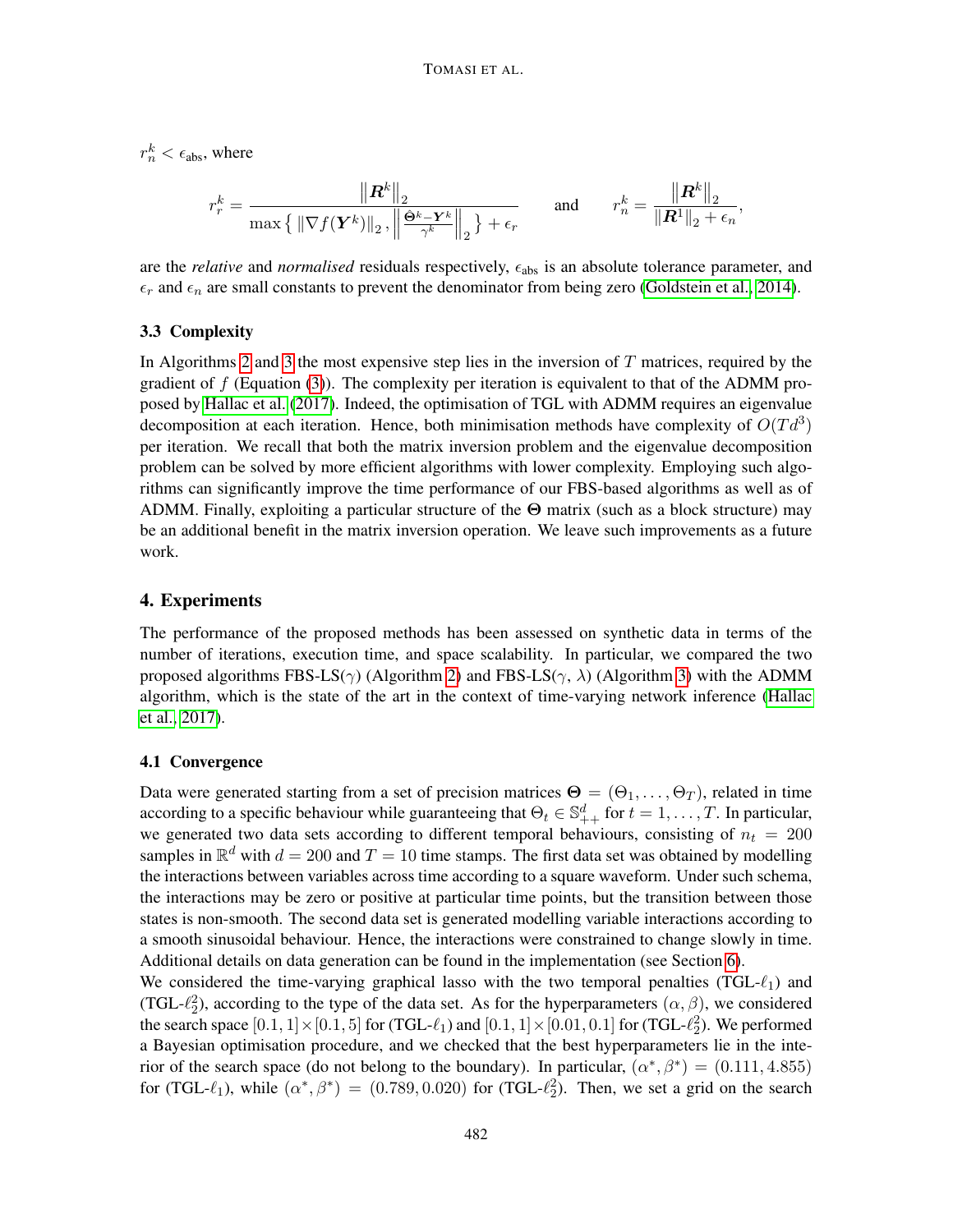<span id="page-8-0"></span>

|            | precision                      | 0.1            |               | 0.01            |                 | 0.001           |                   |
|------------|--------------------------------|----------------|---------------|-----------------|-----------------|-----------------|-------------------|
|            | score                          | iter.          | time [s]      | iter.           | time [s]        | iter.           | time [s]          |
|            | FBS-LS( $\gamma$ )             | $22 + 1$       | $4.8 \pm 0.7$ | $24 + 1$        | $5.1 \pm 0.4$   | $26 + 1$        | $5.0 \pm 0.3$     |
| $\ell_1$   | FBS-LS $(\gamma, \lambda)$     | $22 + 1$       | $4.6 + 0.7$   | $24 + 1$        | $5.4 \pm 0.5$   | $26 + 1$        | $5.6 \pm 0.5$     |
|            | <b>ADMM</b>                    | $1060 \pm 553$ | $75.2 + 39.8$ | $2623 \pm 1757$ | $184.3 + 122.3$ | $4312 \pm 1536$ | $301.6 \pm 107.4$ |
|            | FBS-LS( $\gamma$ )             | $72 + 19$      | $7.9 + 2.7$   | $107 \pm 30$    | $11.7 + 4.1$    | $137 \pm 40$    | $14.9 \pm 5.5$    |
| $\ell_2^2$ | FBS-LS( $\gamma$ , $\lambda$ ) | $72 + 19$      | $8.3 + 2.8$   | $104 + 31$      | $12.1 + 4.5$    | $129 + 41$      | $14.9 + 6.0$      |
|            | <b>ADMM</b>                    | $192 + 24$     | $13.2 + 1.7$  | $252 + 42$      | $17.3 + 3.1$    | $453 \pm 66$    | $30.4 \pm 3.8$    |

Table 1: Comparison between FBS with line search and ADMM. We ran the algorithms for several values of  $(\alpha, \beta)$ . The table displays the average and standard deviation of the number of iterations and CPU times across the different runs for achieving  $|\dot{\omega}_{jk}-m_{*}|/|m_{*}| \leq \varepsilon$ , with  $\varepsilon \in \{0.1, 0.01, 0.001\}$ . For each pair of hyperparameters, the minimum  $m<sub>*</sub>$  is estimated as the best value obtained in 500 iterations among the different algorithms.

space and ran the two proposed algorithms FBS-LS( $\gamma$ ) and FBS-LS( $\gamma$ ,  $\lambda$ ) as well as ADMM, for the corresponding values of the hyperparameters.

We evaluated the performance of the proposed methods with respect to the ground truth. We computed the mean squared error (MSE) for each algorithm after convergence, defined as MSE = 2  $\frac{2}{Td(d-1)}\sum_{t=1}^T\|\Theta^{(u)}_t-\tilde{\Theta}^{(u)}_t$  $\mathbf{E}_t^{(u)}$   $\parallel_2^2$ , where  $\Theta_t$  denotes the ground truth,  $\tilde{\Theta}_t$  is the inferred precision matrix, and the superscript  $(u)$  refers to the upper triangular part of the matrix (excluding the diagonal). The achieved MSE was the same for each algorithm  $(0.648 \cdot 10^{-4}$  for  $(TGL-\ell_1)$ ,  $0.498 \cdot 10^{-4}$  for  $(TGL-\ell_2^2)$ ).

Table [1](#page-8-0) reports the performance of the three algorithms across the different runs in terms of the number of iterations and CPU times for achieving a given precision. In this experiment, both FBSbased algorithms clearly outperform the ADMM. FBS-based algorithms are able, in only a few iterations, to increase the precision of order of magnitudes, for both  $\ell_1$  and  $\ell_2^2$  set of experiments. We note, however, that the difference in the convergence behaviour with respect to ADMM is less substantial in the case of  $\ell_2$ . In the case of  $\ell_1$ , FBS has a higher cost per iteration with respect to ADMM. This is due to the computation of the proximity operator of the fused lasso penalty. In the case of  $\ell_2^2$ , instead, the cost is lower because the proximity operator of the nonsmooth (penalty) term simplifies to a soft-thresholding. Finally, for  $(TGL-\ell_2^2)$ , we point out the better performance of FBS-LS( $\gamma$ ,  $\lambda$ ) against FBS-LS( $\gamma$ ).

Figure [1](#page-9-0) shows the relative objective value across the first 100 iterations and multiple runs for FBSbased algorithms and ADMM. The averaged value is depicted in bold line. In particular, in the case of the  $(TGL-\ell_1)$ , FBS-based algorithms clearly surpass the ADMM in terms of convergence rate (Figure [1a\)](#page-9-0). We note that the two algorithms FBS-LS( $\gamma$ ) and FBS-LS( $\gamma$ ,  $\lambda$ ) completely overlap in the case of (TGL- $\ell_1$ ), whereas FBS-LS( $\gamma$ ,  $\lambda$ ) shows to convergence slightly faster than FBS-LS( $\gamma$ ). The poor convergence rate of ADMM may be due to the need of reaching a consensus among a large number of variables which a typical scenario in the inference of time-varying networks.

#### 4.2 Scalability

FBS- and ADMM-based optimisations feature different memory requirements. In particular, FBSbased implementation requires  $O(2d^2T)$  in space, for keeping in memory both the precision and empirical covariance matrices at all time points. Instead, ADMM-based implementation requires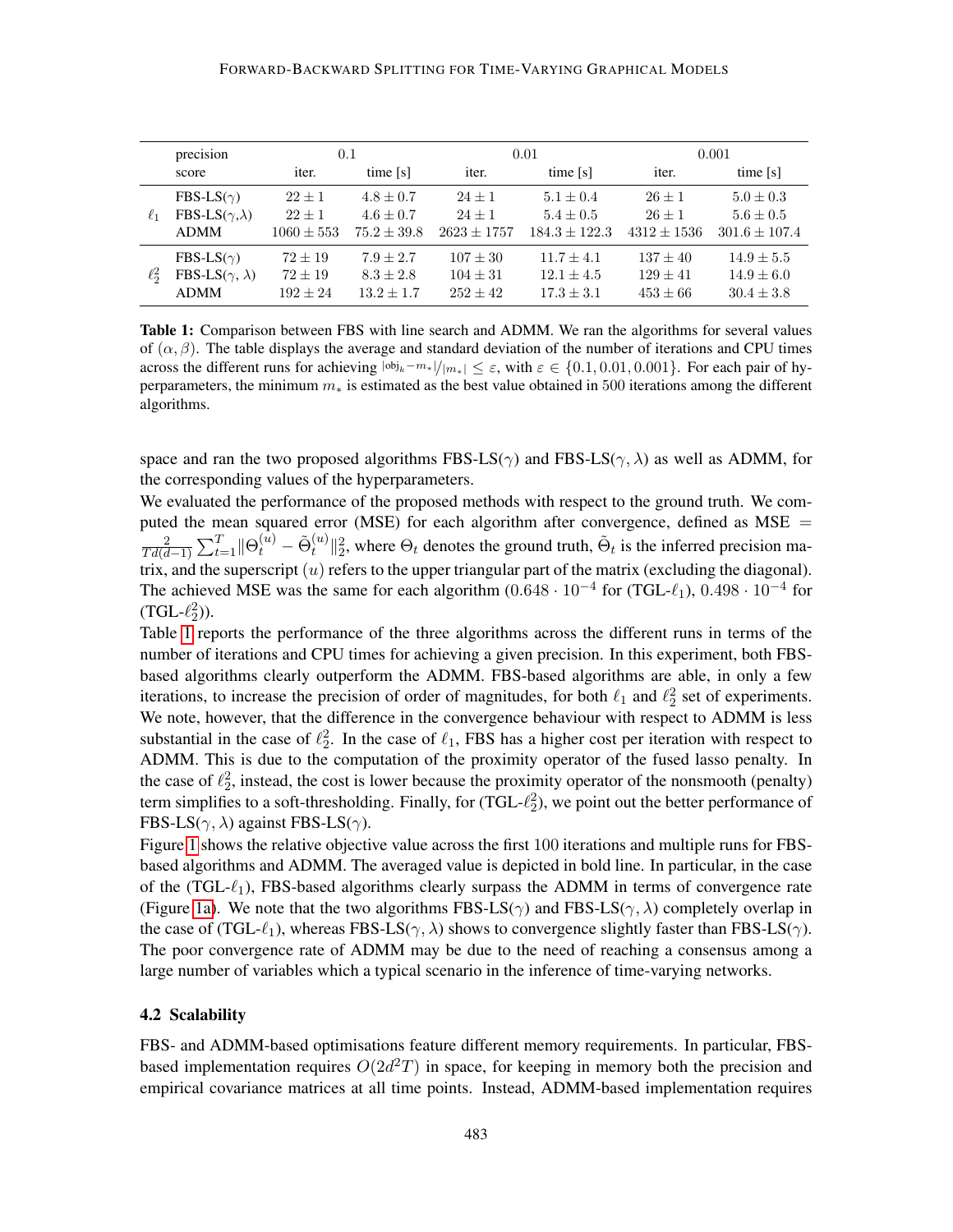<span id="page-9-0"></span>

**(b)**  $\ell_2^2$ -norm temporal penalty.

Figure 1: Relative objective value (decreasing) at each iteration. The relative value is obtained as  $|\text{obj}_k - m_*|/|m_*|$ , where  $m_*$  is the minimum objective value obtained across 500 iterations, and obj<sub>k</sub> is the value of the objective function at iteration  $k$ . In both cases, FBS-based algorithms converge to the minimum faster with respect to ADMM.

more variables due to the consensus framework and the presence of dual variables. More specifically, in our setting, it requires  $O(4d^2(2T-1))$  space complexity [\(Hallac et al., 2017\)](#page-11-5). The difference between the two complexities consists in a multiplicative factor which, however, may have an impact in the analysis of large data sets.

Figure [2](#page-10-2) shows the difference in space complexity as the number of unknowns  $(T d(d+1)/2)$  of the problem grows. We note that such computations do not take into account the use of optimised data structures for sparse data. Better performance may be achieved by exploiting the structure and the sparsity of the involved matrices, but we leave such investigation for future work.

#### 4.3 Model Selection

The hyperparameters of the methods have been selected by using a cross-validation procedure. In particular, we used the Monte Carlo cross-validation that repeatedly splits the data set in two mutually exclusive sets, namely *learning* and *test* sets [\(Molinaro et al., 2005\)](#page-11-13). For each hyperparameter combination, the model was trained on the learning set and the likelihood of the model was esti-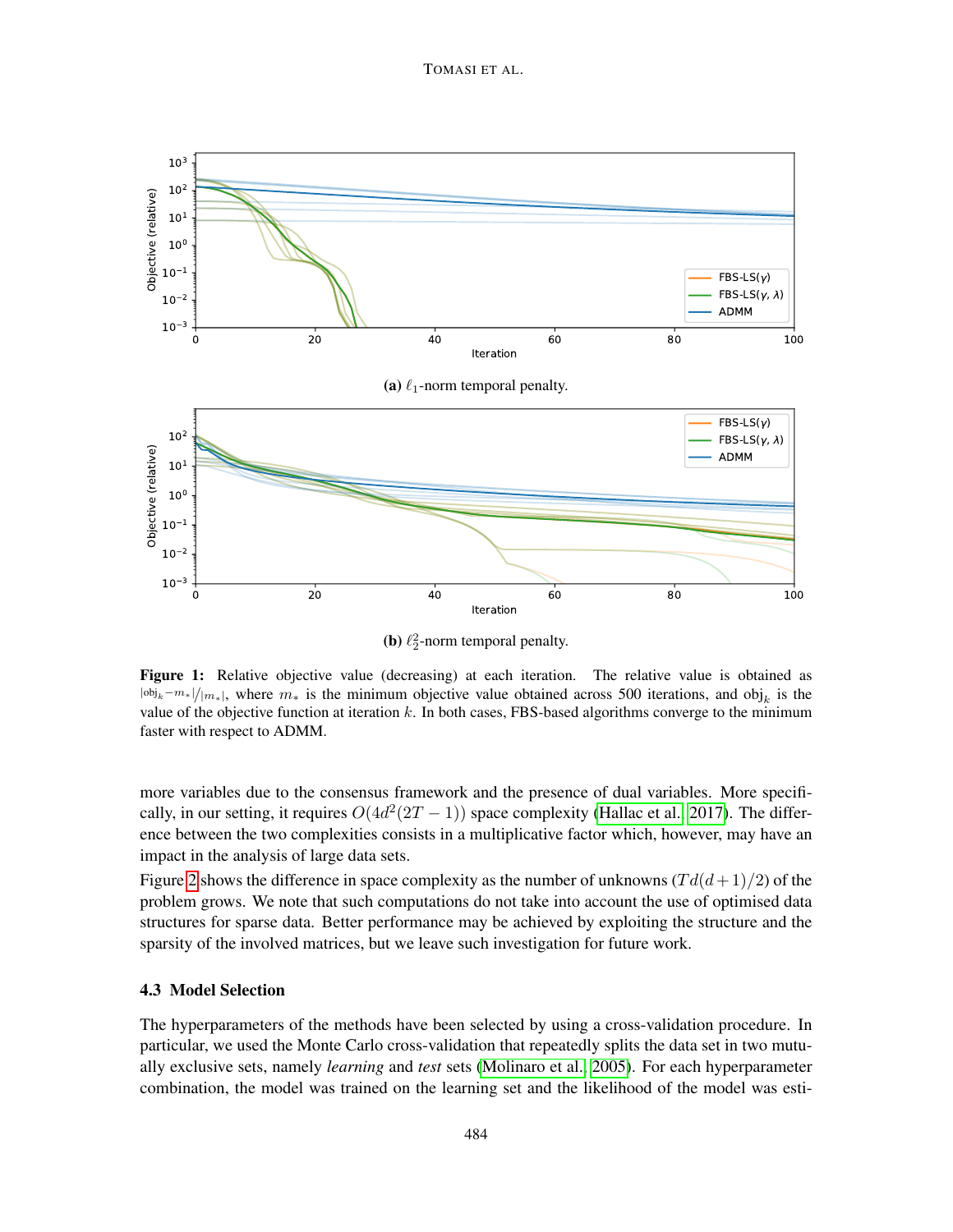<span id="page-10-2"></span>

**Figure 2:** Memory requirements as the number of unknowns grows, with  $T = 50$  and d varying. Each matrix entry is stored in double precision.

mated on the independent test set. We selected the combination of hyperparameters based on the average maximum likelihood of the model across multiple splits of the data set. Then, the selected hyperparameters were used for both FBS- and ADMM-based algorithms, for which the functional is the same. Since the number of TGL-FB hyperparameters is large, we used a Gaussian processbased Bayesian optimisation procedure to choose the best combination of hyperparameters for each data set, based on the expected improvement strategy [\(Snoek et al., 2012\)](#page-11-14).

We note that, in real cases when the temporal dynamics is not known, it is possible and advantageous to include the choice of the temporal behaviour in a cross-validation procedure.

## <span id="page-10-0"></span>5. Conclusions and Future Work

In this work, we presented a new algorithm for the graphical modelling of multivariate time-series, which is based on a forward-backward splitting procedure. We cover two significant types of temporal behaviours, that is, a nonsmooth transition with few interaction changes, and a smooth transition where the system evolves slowly. Our experiments proved that the proposed method is more efficient than ADMM in terms of number of iterations, CPU time and memory requirements.

Further improvements on our contribution may be achieved by exploiting the structure of the involved matrices (*e.g.*, the block structure of precision matrices) in order to increase the efficiency in the computation of  $\nabla f$ . Also, we plan to apply the FBS algorithm on different graphical models, such as those considered by [Danaher et al.](#page-11-4) [\(2014\)](#page-11-4) and [Tomasi et al.](#page-11-6) [\(2018\)](#page-11-6). We expect that, when increasing the complexity of models, FBS-based graphical models would prove even more effective. We believe that this work could pave the way to develop solid graphical models with increasing complexity, leading to further advances in pattern recognition.

### <span id="page-10-1"></span>6. Availability and Implementation

The minimisation algorithm is implemented in an open-source Python framework, available under BSD-3-Clause at <https://github.com/fdtomasi/regain>. It is fully compatible with the *scikit-learn* library of machine learning algorithms. It provides a straightforward and intuitive interface, while relying on low-level high-performance libraries for numerical computations that lead to a fast and scalable optimisation algorithm, even with an increasing number of unknowns.